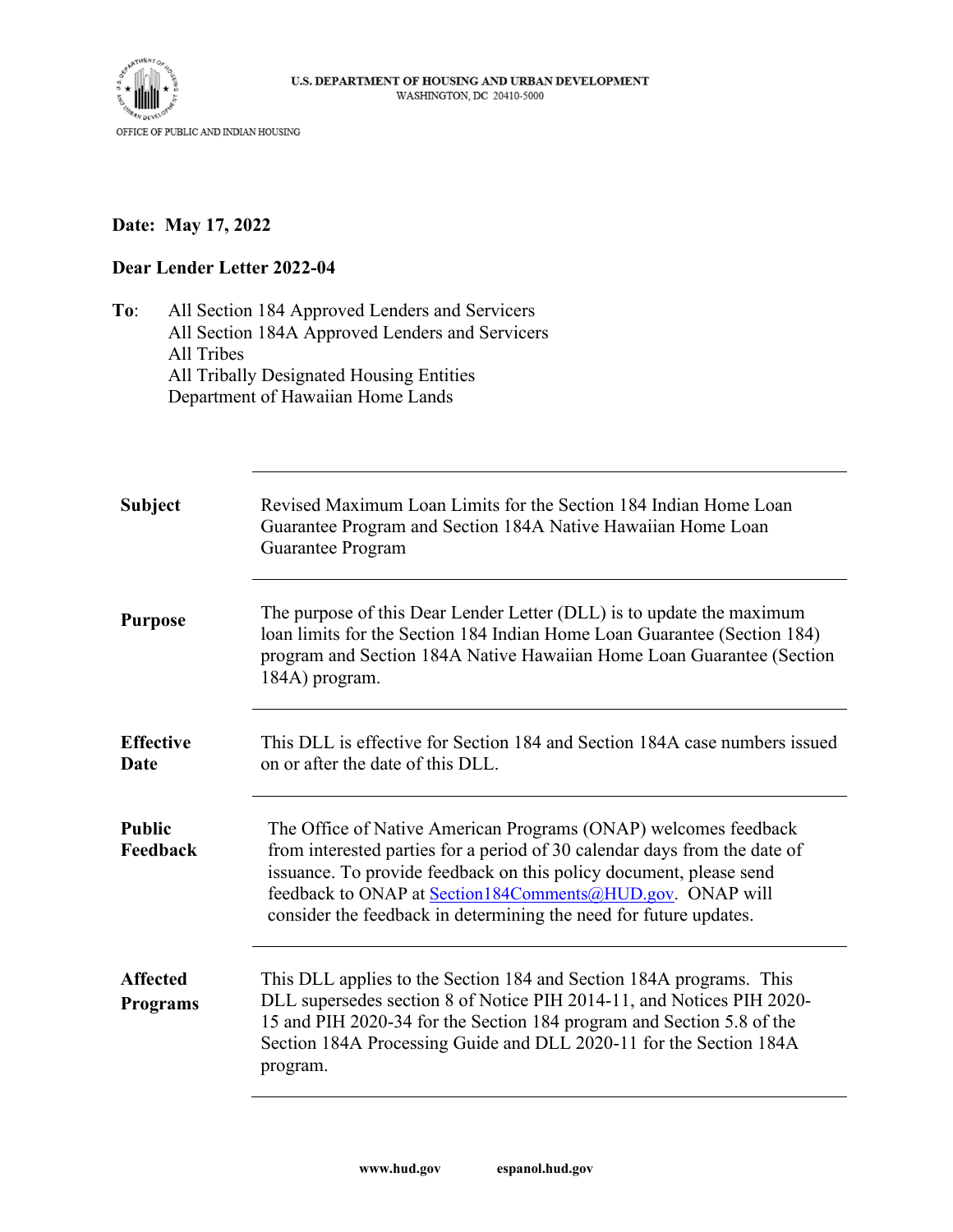## **Background** Pursuant to 12 U.S.C. § 1715z-13a(b), the U.S. Department of Housing and Urban Development is authorized to set maximum loan limits under the Section 184 program.

Under 12 U.S.C. § 1715z-13b HUD is authorized to make loan guarantees under the Section 184A program for homes located on the Hawaiian Home Lands. Pursuant to Section 208(6) of the Hawaiian Homes Commission Act (HHCA) of 1920, as amended, loans made by lending institutions, insured or guaranteed by HUD may not exceed the maximum insurable limits established under the Federal Housing Administration (FHA) Section 247 mortgage insurance program.

ONAP periodically reviews the Section 184 and Section 184A maximum loan limits and implements changes, as appropriate. The Section 184 Maximum Loan Limits were last published on July 17, 2020, under Notice PIH 2020-15 and subsequently amended by Notice PIH 2020-34 published on December 22, 2020, which added eight counties in the state of Arkansas to the approved Section 184 lending areas.

The Section 184A Maximum Loan Limits are published in Section 5.8 of the Section 184A Processing Guide, which was amended by DLL 2020-11, which adjusted the maximum loan limits for Hawaii County.

Given the recent increases in housing and construction costs, ONAP has determined it is time for another adjustment to the maximum loan limits for the Section 184 and Section 184A programs. The methodology previously used to determine the Section 184 Maximum Loan Limits includes data from the American Community Survey (ACS) and the Federal Housing Finance Agency (FHFA) National Conforming Loan Limit. Due to the continued COVID-19 National Emergency, the latest ACS data is not available. As a result, ONAP researched alternative methodologies to determine both the Section 184 and Section 184A Maximum Loan Limits, including the current loan limits set by the FHFA and the FHA single-family mortgage insurance program.

ONAP determined that the FHA maximum single-family mortgage limits, called the "Nationwide Forward Mortgage Limits" has the most relevant data set for the Section 184 and Section 184A programs, provides equity within HUD programs, and reflects adjustments for higher cost areas. Additionally, for Section 184A, it complies with Section 208(6) of the HHCA.

**Summary of Changes** 

ONAP is revising the methodology to calculate the Section 184 and Section 184A Maximum Loan Limits and is publishing new limits based on the FHA Nationwide Forward Mortgage Limits.